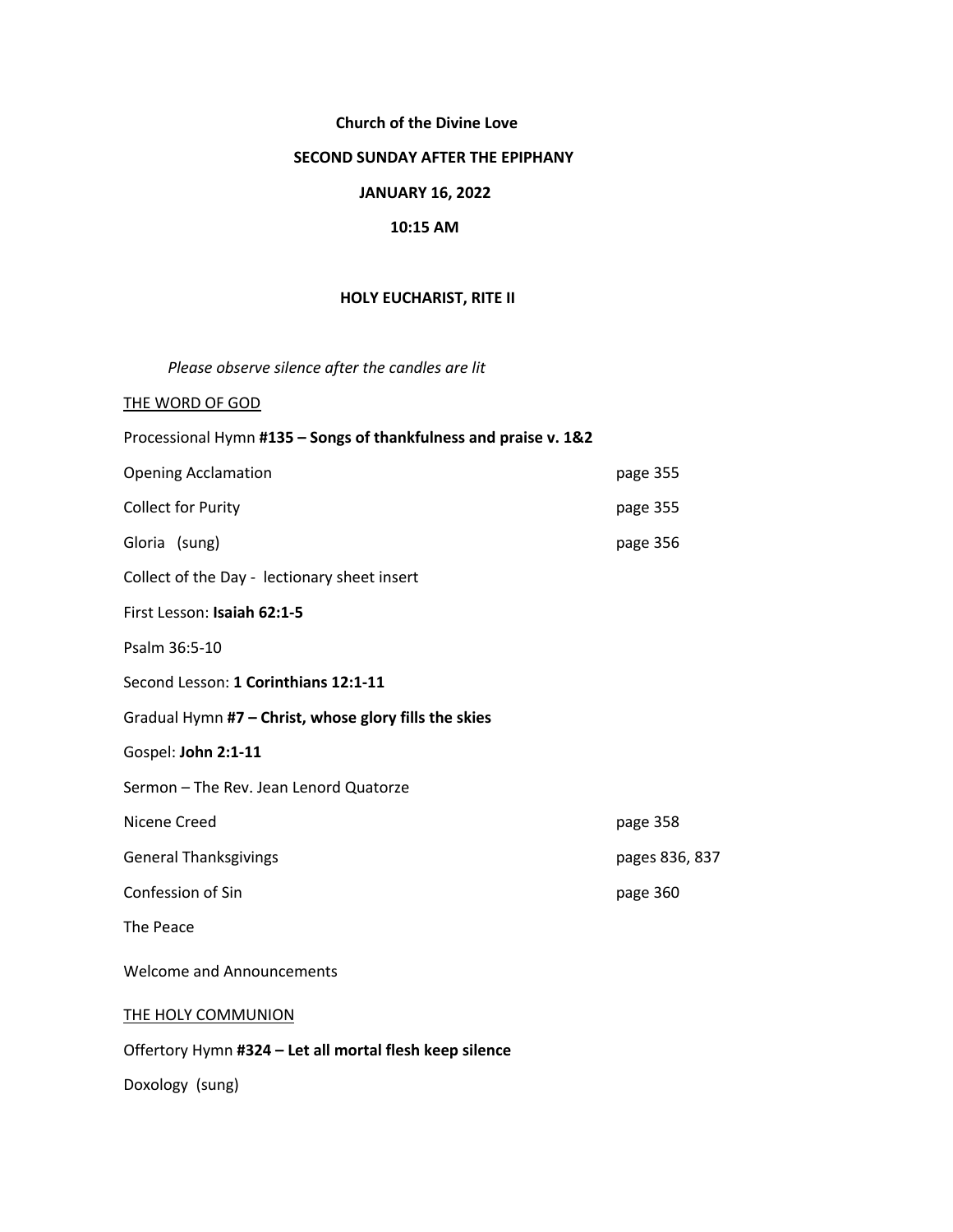The Great Thanksgiving:

|                                                          | Eucharistic Prayer B                       | page 367 |
|----------------------------------------------------------|--------------------------------------------|----------|
|                                                          | Sanctus (S-130 in hymnal)                  | page 362 |
|                                                          | The Lord's Prayer                          | page 364 |
|                                                          | The Breaking of the Bread, Anthem & Prayer | page 337 |
|                                                          | The Communion of the People                |          |
| Communion Hymn - #325 - Let us break bread together      |                                            |          |
|                                                          | Post Communion Prayer                      | page 365 |
|                                                          | Prayer for Peace - on insert               |          |
|                                                          | Prayer of St. Francis                      | page 833 |
| Dismissal Hymn #423 – Immortal, invisible, God only wise |                                            |          |

Prayer for the New Year:

O God our Creator, you have divided our life into days and seasons, and called us to acknowledge your providence year after year. Accept our praise and thanksgiving for this past year and hear our prayers for the new year. Plant in every heart, we pray, the love of him who is the Savior of the world, Jesus. Grant that we who begin this year in his Name, may complete it to his honor and glory. Pardon our transgressions of the past and guide us by your Holy Spirit that we may turn our feet into your paths, serve you in peace, and live in your presence. All this we ask in the holy name of your Son, Jesus, who lives and reigns with you and the Holy Spirit, One God, in glory everlasting. Amen.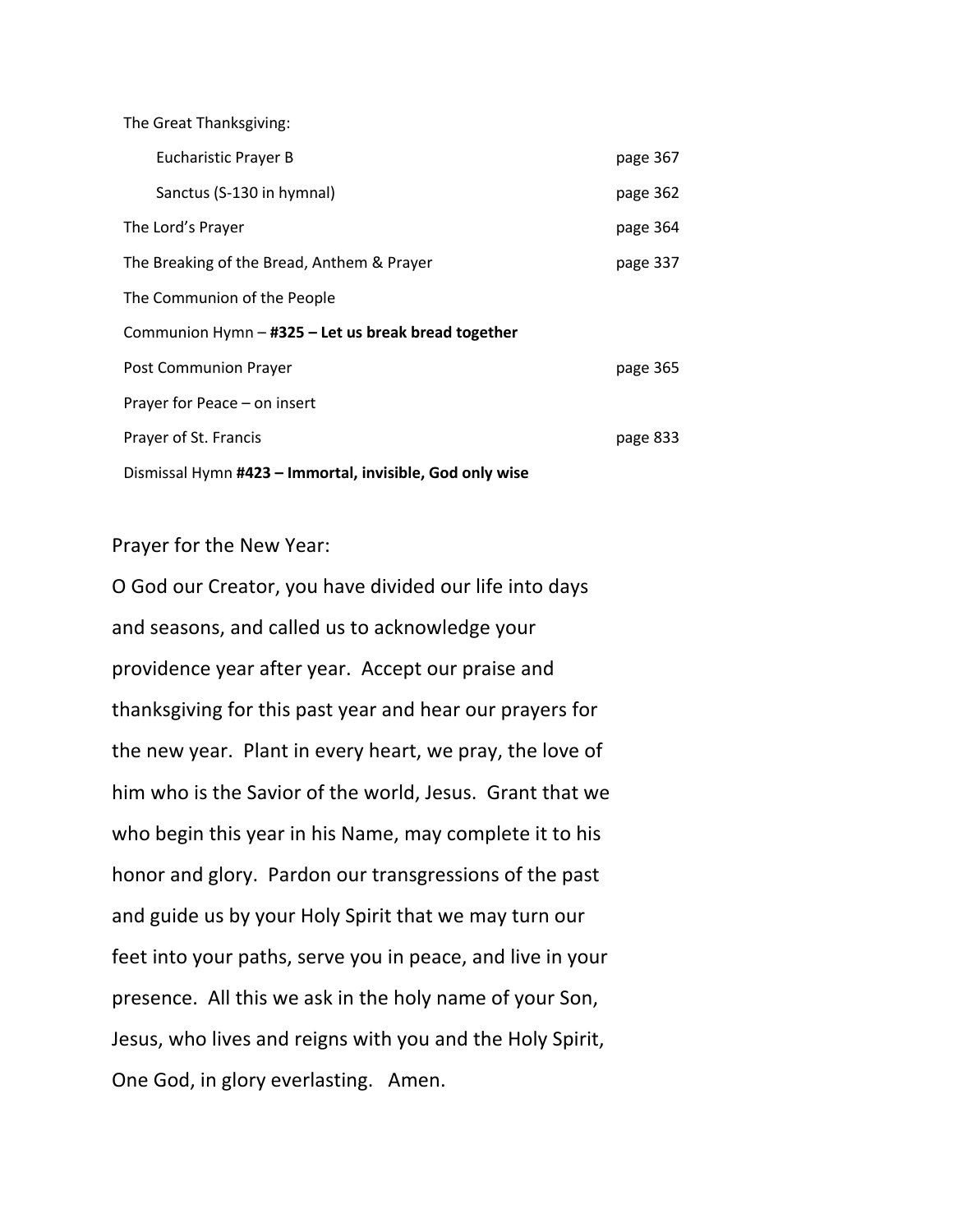#### **Sermon Sunday January 16, 2022**

Isaiah 62: 1-5; Psalm 36: 5-10; 1 Corinthians 12: 1-11; John 2: 1-11

## **Sisters and brothers in Christ,**

## **"They have no wine."**

With those words Mary speaks a truth about our lives, a truth that at some point we all experience. There comes a day when the wine gives out. The glass is empty. The party is over. On that day life seems empty and dry. There is no vibrancy or vitality. Nothing is growing or fermenting within us. Our world is colorless and tasteless. The bouquet of life is absent, and we are living less than fully alive. Mary's words hold before us some serious questions and wonderings. Where has the wine of our life given out? What relationships have run dry? What parts of us remain empty?

Each one of us could tell a story about the day the wine gave out. It might be about the death of a loved one or the loss of a friendship or marriage. Some will speak about their search for love and acceptance. Some will describe their thirst for meaning and significance. Others will tell of their guilt, disappointments, or regrets. Many of the stories will be about fear of what is or what might be. Stories of failure and self-doubt abound. Some will describe a longing and desire for something they cannot name or describe. They are not all stories from the past, however. Some of us are living those stories today. Behind each of our stories is the hope and desire for a wedding of our life. We come to the wedding at Cana not simply as guests and spectators, but as participants, as a bride or groom, seeking union, intimacy, and wholeness. Despite our best efforts, good intentions, and hard work, however, it seems that the wine of our life is always giving out. No matter how often we refill it our glass remains empty. There is never enough wine. As the day wears on we become increasingly aware that we cannot replenish the wine from our own resources. That day seems like a disaster, an embarrassment, a failure. That must have been what it was like for the bride and groom at the wedding in Cana. "They have no wine," Mary tells Jesus. That is not a condemnation or judgment but simply an observation, a diagnosis. This is not about the wine but about the people. It is a statement about the human condition. It is about you and me as much as it is about the wedding in Cana of Galilee. It is, if you will pardon the pun, a spiritual condition. It is about our inner life, our way of being, more than the circumstances outside us.

Too often we live with the illusion of our own self-sufficiency. That illusion is shattered on the day the wine runs out and the jars of our life stand empty and dry. That day confronts us with a new truth as old as creation itself. We are the recipients and not the creators of our life. We were never intended nor expected to live by the sufficiency of our own resources. Christ is the true vintner and chief steward of our lives. Regardless of how it feels or what we think about it, the day the wine runs out is the beginning of a miracle. Christ does not simply refill our glasses. He transforms our lives, turning water into wine. It is, after all, the third day, the day of resurrection and new life. That which was colorless is now vibrant red. That which had no taste now tingles the tongue. That which had no fragrance now has a full bouquet. That which had no life is now fermenting, active, and alive.

On the third day our lives are filled to the brim with the good wine; intoxicating us with the life of God, inebriating us with the blood of Christ, and leaving us under the influence of the Holy Spirit. That's the miracle at Cana and it has never ceased happening. Every moment of every day Christ pours himself into the empty jars of our life. He is the good wine; extravagant, abundant, endless. Every time that good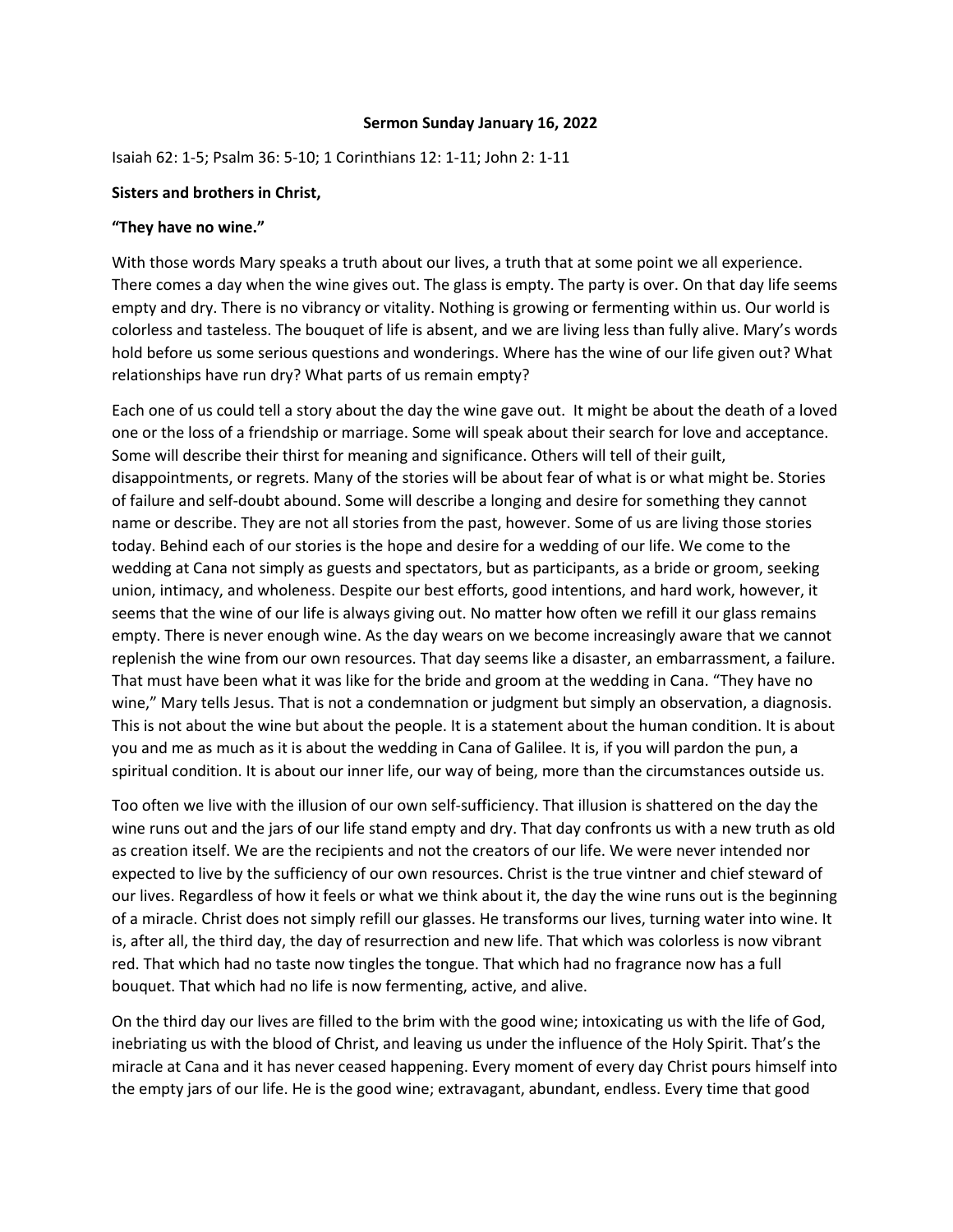wine is poured our lives are changed and transformed. We are brought "out of error into truth, out of sin into righteousness, out of death into life" (Book of Common Prayer, p. 368). I can't tell you how that happens. I don't know how it happens. I only know that it does happen. I have tasted the good wine. I have experienced the miracle at Cana in my life and seen it in the lives of others. I have experienced moments when death is turned into life, sorrow into joy, and despair into hope. I have seen that happen in the lives of others. I have been surprised by fear that was transformed into courage and seen people do things they never thought possible. I have watched empty lives be filled back up. I know of broken marriages that became vibrant and life-giving. Those and a thousand others like them are the miracles of Cana. Those are moments Christ's glory is revealed and we are illumined, shining with the radiance of his glory. His glory becomes ours, two lives one glory.

"They have no wine," Mary said. But they will. The miracle always begins when the wine gives out. Mary does not set out any expectations. She doesn't tell Jesus what to do. She offers no suggestions about the wine they need. She just names the reality. She lets the reality of the situation call to and invite Jesus to respond. Mary is simply holding open the door for something to happen, the door to a new possibility, the door to a new life, the door of hope. Isn't that really what we are doing every time we pray? We're holding opening the door to our life, another's life, the life of the world, and hoping Jesus will walk through, hoping he will show up and do something.

And here's the hard part about life when the wine gives out: Jesus just might show up and do something, or he might not. There is no certainty about what will happen, no guarantees. You know that as well as I. We have all offered our prayers. Sometimes they get answered like we want, and sometimes they don't. And sometimes it's something we never could have imagined. Other times it's different from what we wanted, and maybe we don't even want what shows up. There's a reason for that saying, be careful what you pray for. I can't make you any promises about what will happen when the wine of your life runs out. I have no definite answers. But I know we have a part to play in the possibility of this miracle. Jesus did not do this by himself. Mary declared the need, the emptiness, "They have no wine." The servants poured the water. The chief steward tasted, recognized, and named the good wine, the new life. Those are our parts too. We play those parts for ourselves, each other, the world.

Sometimes we need to be Mary and name the empty and dry places even when we don't know how they will be filled up. Lord, they have no food, no justice, no security. Lord, I have no vision or direction for my life. Lord, they have no health, no money, no safety. Lord, they have no wine. Sometimes we need to be the ones to carry and pour water even when we can't see that it's making a difference. Sometimes we need to be the chief steward naming and recognizing new life, helping others taste the new wine.

When the wine runs out Jesus needs us as much as we need him. I want to play my part even if I don't know how it will all turn out. Don't you? Isn't that ultimately what faith and hope are about? Opening the door to Jesus is always a risk. We invite a response not knowing and having no control over what the response will be, or if there will even be one. We are gambling that God is just as faithful and hopeful as we are, and hopefully more so. We are wagering that the future to come is worth more, and that the coming life is larger and better, than the empty glasses and bottles that litter our lives. **Amen.**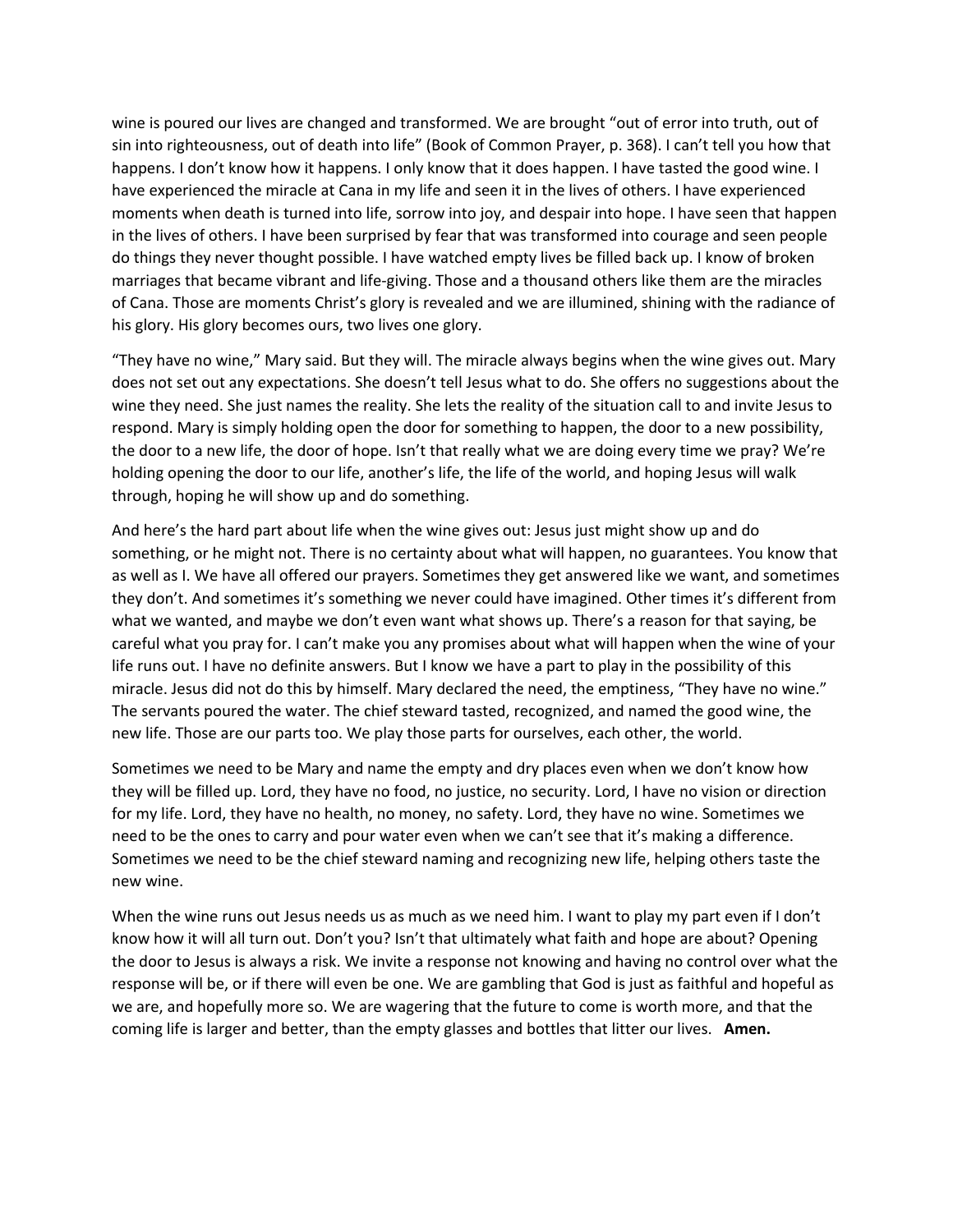Masks are required during the service.

 SUNDAY – 2 EPIPHANY 10:15 AM HOLY EUCHARIST, RITE II (also on zoom) MONDAY 8:00 AM AA MEETING WEDNESDAY 7:00 PM AL-ANON MEETING THURSDAY 10AM-2PM THRIFT SHOP 8:00 PM AA MEETING SATURDAY 10AM-2PM THRIFT SHOP SUNDAY – 3 EPIPHANY 10:15 AM HOLY EUCHARIST, RITE II (also on zoom) 11:15 AM VESTRY MEETING

## **SUNDAY, JANUARY 30TH – PARISH ANNUAL MEETING**

SUPPORT THE FOOD DRIVE – DROP-OFF IN THE KITCHEN